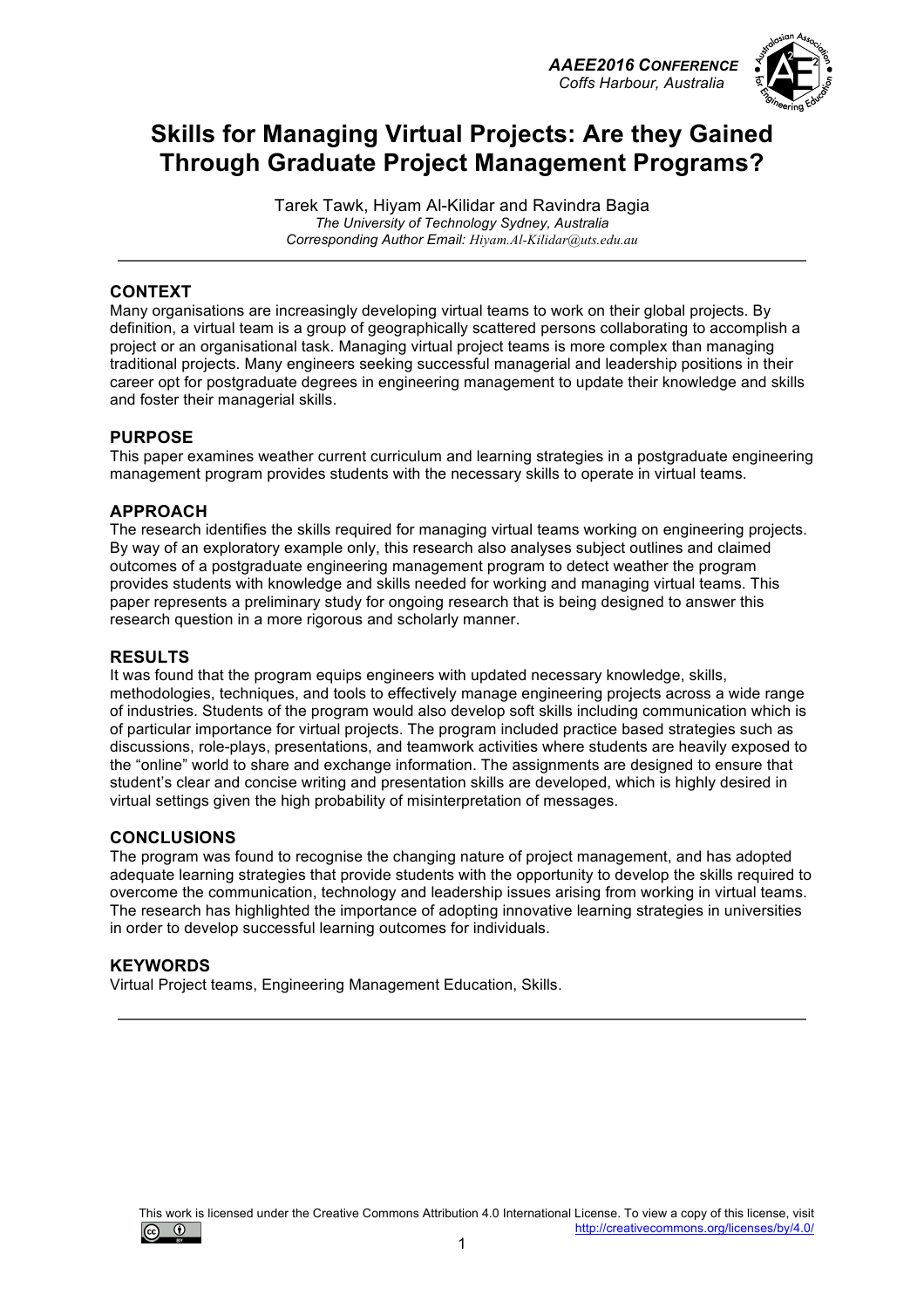# **Introduction**

Organisations, in the twenty-first century, are increasingly developing virtual teams to carry out their global projects. A virtual team, by definition, is a group of geographically scattered persons who rely completely on information and communication technology to collaborate in order to achieve a common purpose (Piccoli and Ives 2000). Virtual teams offer many benefits to organisations including a greater ability to compete internationally, and provide faster responsiveness to local and global market needs (Mcdonough, Kahnb and Barczaka 2001). However, issues such as differing time zones, difficulty in communication, different locations and cultures were reported to have an adverse impact on the performance in virtual projects (Mukherjee, Lahiri and Billing 2012). Studies and previous experiences have noted that managing virtual teams requires a more varied set of skills compared to managing colocated traditional project teams. Many engineers, who seek the position of a project manager, proceed with postgraduate studies in engineering/project management to foster their managerial skills (Mukherjee, Lahiri and Billing 2012). This research examines weather the skills needed to effectively manage virtual projects are gained through a project management graduate program.

This paper presents a review of the literature establishing the key characteristics deemed essential in virtual teams. It then posits that research into whether or not courses at universities in Australia prepare students to participate in such teams. By way of a preliminary example only, the paper considers one program from one university and, on the basis of the program's claimed graduate outcomes, attempts to answer the question without any claim to research rigour. The findings from this research, of a current masters program, indicate that students are indeed offered the opportunity to learn about and participate in virtual team management activities. More importantly, this paper foreshadows the research currently being designed to answer this question in a more rigorous and scholarly manner. The findings of that research will form the basis of another paper.

The paper will proceed as follows. Firstly, the current literature on managing project teams in virtual settings is presented. The challenges that impede the progress and performance of virtual teams are also discussed. This is followed by section 2 that describes the methodology used to answer the research question. A postgraduate project management program offered in an Australian university is examined in section 3. Based on the gathered information, section 4 provides analysis of the program's subjects to identify if any gaps or weaknesses exist in the topics covered or in the learning strategies used in the program. Finally, the paper will conclude with recommendations for future developments of such programs to address changing project management requirements.

# **Virtual Projects Teams**

## **Definitions**

There is no universally shared definition of the term 'virtual teams'; definitions vary with the interpretations of different authors (Szewc 2013). A commonly used definition of a virtual team is "a group of geographically scattered persons brought together by information technologies and collaborating with no or minimal face-to-face interactions to accomplish one or more organisational tasks" (Ebrahim, Ahmed and Taha 2009; Malhotra, Majchrzak and Rosen 2007; Stough, Eom and Buckenmyer 2000). Organisations today are developing virtual teams to tackle global projects. The major factor that supports the proliferation of such teams is technological advancement (Townsend, DeMarie and Hendrickson 1998).

The advantages of forming virtual teams include reducing travel cost and time, responding quickly to needs and goals (Paré and Dubé 1999), recruiting experts with various skills from around the globe (Drouin, Bourgault and Gervais 2010), working around the clock (Grimshaw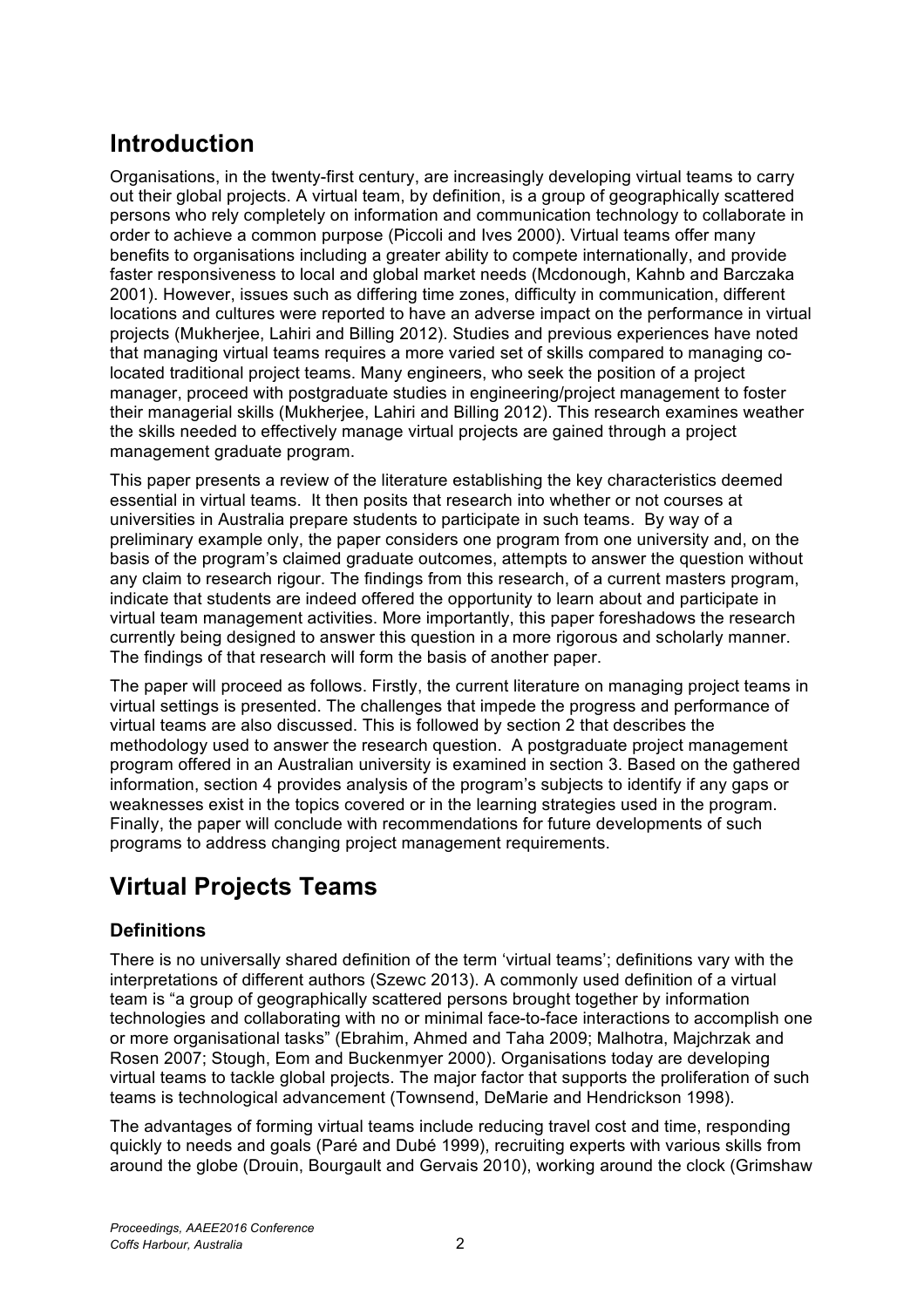and Kwok 1998), and competing internationally with the increasing globalisation of trade, economies and corporate activities (Townsend, DeMarie and Hendrickson 1998).

Similar to co-located teams, the success of virtual teams can only be achieved with the presence of effective management (Maznevski and Chudoba 2000). However, managing virtual projects was found to be more challenging and complex than managing traditional projects. Virtual teams are often struggling with lower efficiency and productivity due mainly to the dispersion of the members. As Donker and Blumberg (2008) point out "people are not sitting at the same table at the same time. Therefore, they cannot achieve their maximum work effectiveness" ( Donker and Blumberg, 2008, p. 41).

### **Project Management in Virtual Environment**

The literature points out that criteria for the success of virtual teams are not the same as those for co-located teams. Fuller, Valacich and George (2010) observed that like all projects, factors leading to failure in virtual projects include lack of involvement, blurred vision and goals, ineffective communication and lack of attention to human factors (Fuller, Valacich and George 2010). Successful project management is highly dependent on the ability of the project manager to facilitate communication and build healthy relationships among team members (Huemann 2010). In virtual projects, the project manager has to perform these tasks through electronic means where the project progress is distracted by communication difficulties, trust building, and leadership issues (Hertel, Geister and Konradt 2005). These inherent challenges in dispersed settings have large impacts on the communication, human resources matters, planning, integration and change management, and other project elements such as measurement and control as outlined below.

#### *Communication*

Virtual teams mainly rely on information and communication technology to communicate and share information. Buxbaum (2001) found that the most reported factor leading to failure in virtual projects is poor communication. And one of the major problems observed when communicating is the misinterpretation and misrepresentation of messages (Pokharel 2011). Therefore, the level of performance is associated with the interpersonal skills of the project manager including his/her ability to use multiple communication channels adequately for various purposes. This is vital to ensure messages are adequately transmitted and understood, in order to create a shared vision, which is the key to successful collaboration.

Other social context factors, such as building relationships and trust, have also been reported as disturbing the communication process. For example, team members, especially those that never get to meet in person, missing the benefits of face-to-face interactions, which can delay the building of good relationships among members. Moreover, trust is a significant aspect of successful teams because it encourages pooling of information and transfer of knowledge (Thomas, Bostrom and Gouge 2007). However, building trust among members of virtual teams is one of the toughest tasks faced by project managers (El-Sofany, Alwadani and Alwadani 2014), because of the lack of social context. Therefore, in dispersed settings, particular attention is needed for communication. On balance, the success of virtual teams is directly linked to effective communication (Johnston and Rosin 2011).

#### *Human Resources*

The responsibilities of the project manager include acquiring and developing the project team. Within this process, the project manager needs to ensure the presence of the right personnel with the adequate skills to deliver the project successfully. In virtual projects, higher skills are required for individuals than in traditional projects as members are expected to work with minimal or even no direct supervision.

Even though virtual teams are staffed with skilled individuals, human factors must be considered carefully. Pokharel (2011) observed that virtual teams often witness high turnovers of members. The main reason is that members do not feel involved and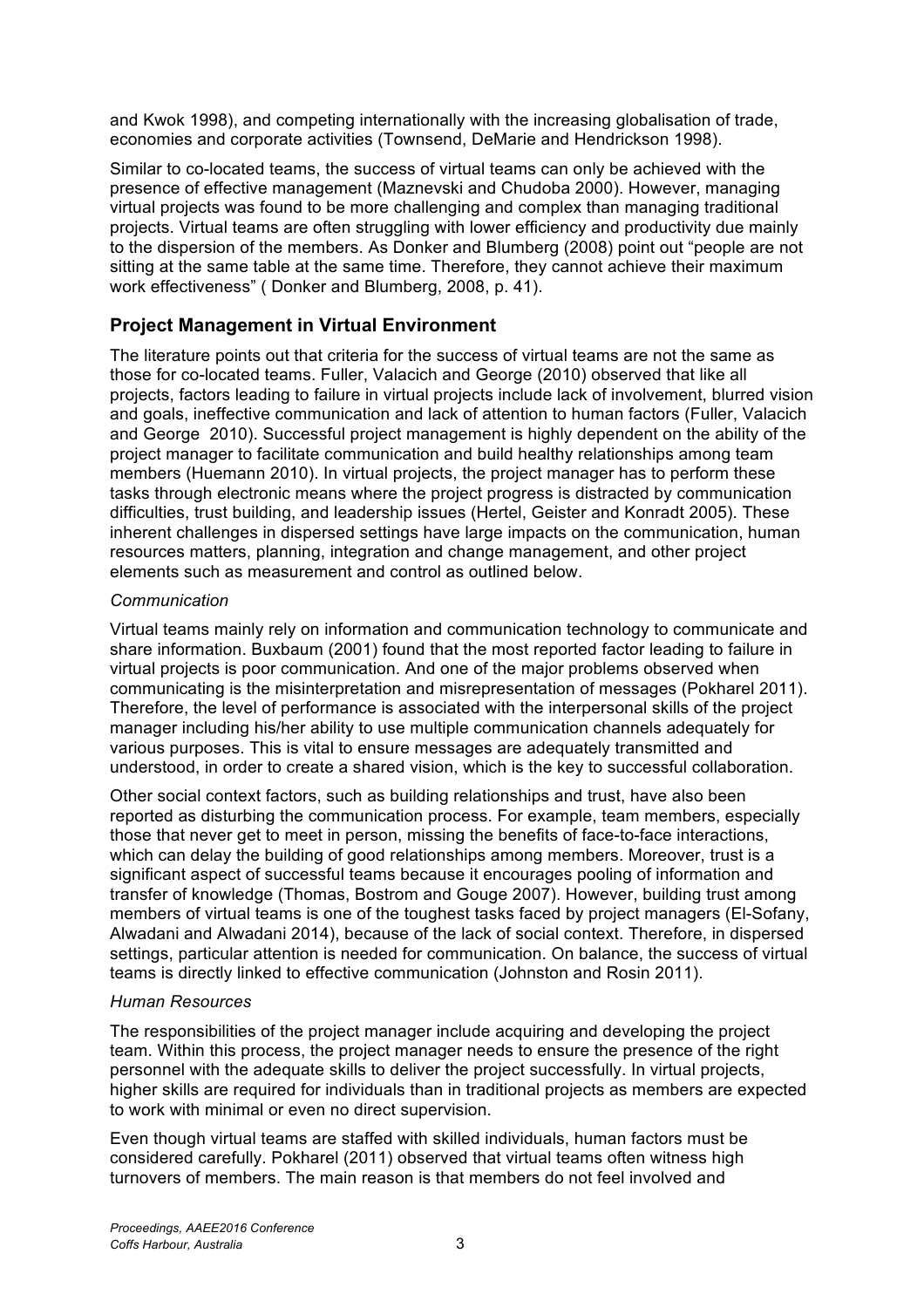contributing to the development of the project leading to generally lower morale. During their study, Kayworth and Leidner (2000) found that this low morale usually results from the incompetence of the project manager and the lack of providing continuous feedback throughout the project lifecycle. Consequently, strong leadership skills are particularly needed for project managers to be able to lead, influence, and motivate geographically scattered members. Ultimately, losing key members can lead to loss of control on projects (Kumar and Snavely 2004).

#### *Planning*

Time management in global virtual projects can be very complex and needs critical attention. Initially, the project manager has to manage stakeholders and team members across different time zones. In some situations, there may not be a convenient meeting time that satisfies parties in various locations. Roeder (2012) found that the factors that pose risks and difficulties on the planning and scheduling include different public holidays, different local laws and regulations, and in rare circumstances weather characteristics. However, good time management with clear goals and effective coordination among team members can help save time as the project may progress following the sun. A study was done on twelve virtual teams and concluded that effective project managers are those who were able to articulate project goals and to allocate tasks with specific schedules and deadlines (Kayworth and Leidner 2000).

#### *Integration and Change*

In virtual projects, integration management is one of the hardest tasks to accomplish; the project manager has to link deliverables between project teams and other geographically dispersed stakeholders (Kleinsmann, Buijs and Valkenburg 2010). Without full engagement, proper coordination, and effective communication, the integration process may face higher probability of failure and can lead to unwanted results. In addition, changes may affect whole processes and outputs. Therefore, when they occur, changes must be communicated effectively to all parties with an adequate explanation of their effect on the integration with other activities. Overcoming these barriers is dependent on the ability of the project manager to facilitate coordination through sophisticated means such as multiple computer-mediated communications system (Kayworth and Leidner 2000).

#### *Measurement and Control*

When managing virtual teams, the project manager may miss the tools required for measuring the performance of the team. The absence or lack of supervision may result in informal scope changes, especially if members neglect or misunderstand certain features or techniques (Kuruppuarachchi 2006). Therefore, the project manager needs to be able to establish a system to monitor and control non-reported changes and non-conformities with plans and specifications. Furthermore, different quality standards and measurement units are adopted by different stakeholders in different countries, which may impede the achievement of shared vision and norms.

Consequently, the qualifications of a good leader in virtual projects are not the same as a good leader in traditional projects (Chen and Messner 2010). Thus, managing virtual teams requires higher capabilities and an appropriate leadership skills and style to maximise the productivity and effectiveness of team members. In fact, most project management challenges in virtual teams are focused around three main areas: communication, technology, and leadership.

The next section examines a postgraduate engineering management academic program offered in an Australian university to investigate weather learning outcomes include skills needed to work in a virtual settings.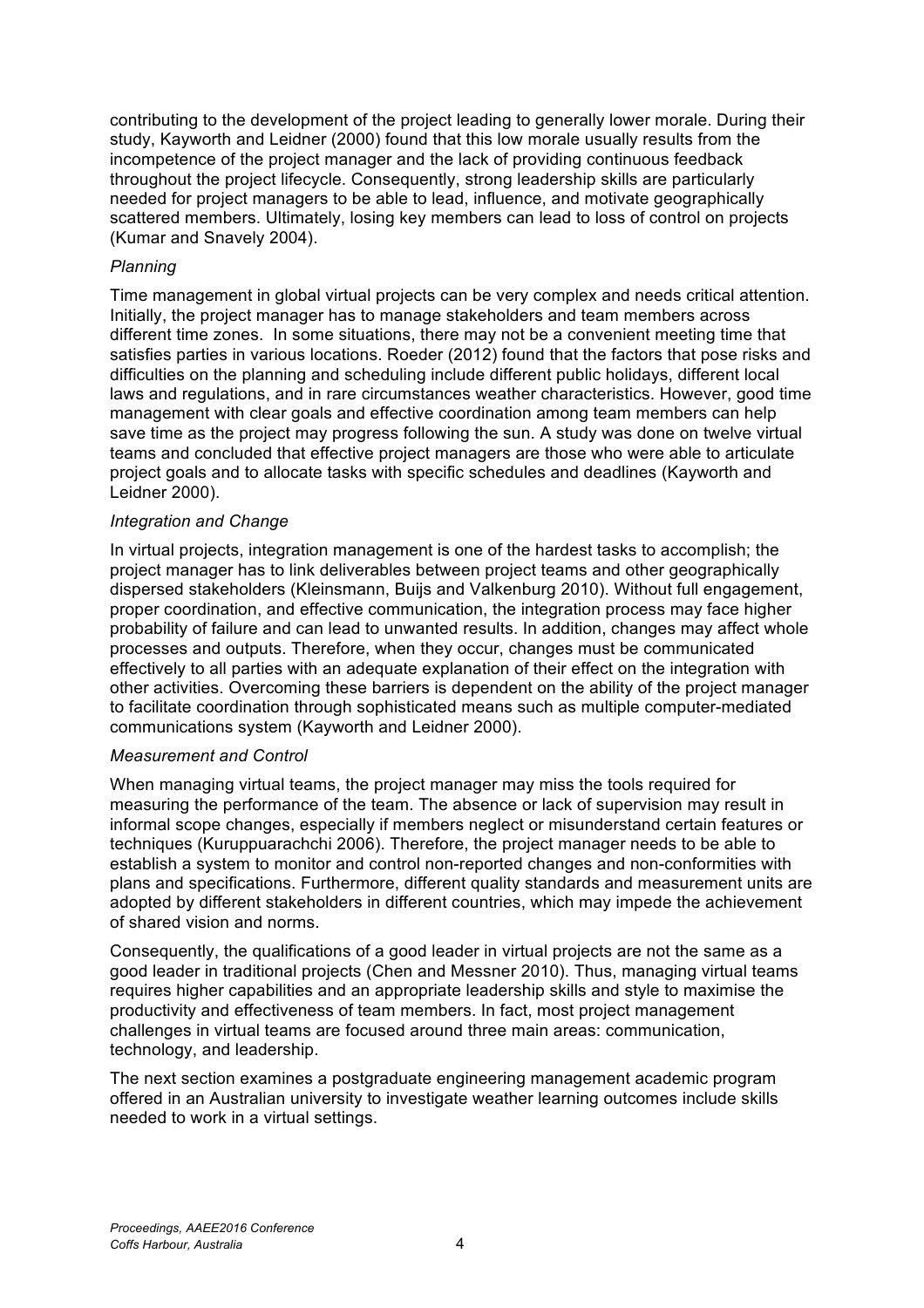# **Postgraduate Engineering Management Program**

### **Overview**

New realities are introduced to project management as organisations increasingly shift their focus to the formation of virtual teams to carry out global projects. The skills required by team members and managers differ to what they were ten or fifteen years ago.

Academic institutions preparing students for their future careers need to equip them with updated skills and knowledge. The Master of Engineering Management (MEM) is a postgraduate program mainly designed for engineers who want to foster their managerial skills and integrate their business and technical knowledge (UTS 2016). According to the University Handbook, the program "provides an opportunity for those who seek excellence and want to gain a competitive edge in the industry". The MEM is dedicated to professional engineers who want to take on managerial positions or leadership roles in their career. Similar postgraduate courses are offered in many other universities, such as the Master of Project Management.

To fulfil its primary objective, the university develops in MEM graduates the skills needed to hold a favourable managerial position in engineering. These skills can be divided into two broad categories: (1) hard skills, referred to as technical skills, consisting of a body of knowledge appropriate to the field of practice, and (2) soft skills which consist of Interpersonal-driven skills such as leadership, communication, negotiation, teamwork, and relationship building. Generally speaking, the content of the subjects offered in MEM is what forms the students' knowledge, whereas the soft skills are formed and nourished through the learning strategies used. The curriculum of the course and the learning strategies adopted are discussed in the following sections.

### **Subjects Content and Hard Skills**

Upon completion of the degree, MEM students will have completed an independent project in the area of engineering management and the following subjects:

- Advanced Project Management Leadership and Responsibility
- Applied Financial Management Quality Planning and Analysis
- Economic Evaluation Risk Management in Engineering

as follows:

- 
- 
- 
- Judament and Decision Making Systems Engineering for Managers
- Value Chain Engineering Systems
- Through scanning the subject contents, it was found that the above-listed subjects cover a wide range of topics relevant to project management. A summary of the technical skills developed in MEM students as indicated in the published subject outlines for each subject is

Subject 'Advanced Project Management' aims to:

*"Introduce students to the changing nature of project management in the global environment including the vast proliferation of virtual, global, large and mega projects. The dimensions of these new settings are discussed and explained, and adequate management techniques are provided as guidance for practical use. The subject also considers the human aspect of projects and highlights the importance of leadership in delivering a successful project".* 

Subject 'Risk Management in Engineering' is *"intended to reinforce students with relevant risk management concepts, tools, and techniques"*. Risk management, after all, is considered one of the project management knowledge areas (PMI 2004) and is a pre-requisite for delivering successful projects. Project managers are expected to apply risk management processes in their job. This task gets more complicated in virtual projects because of the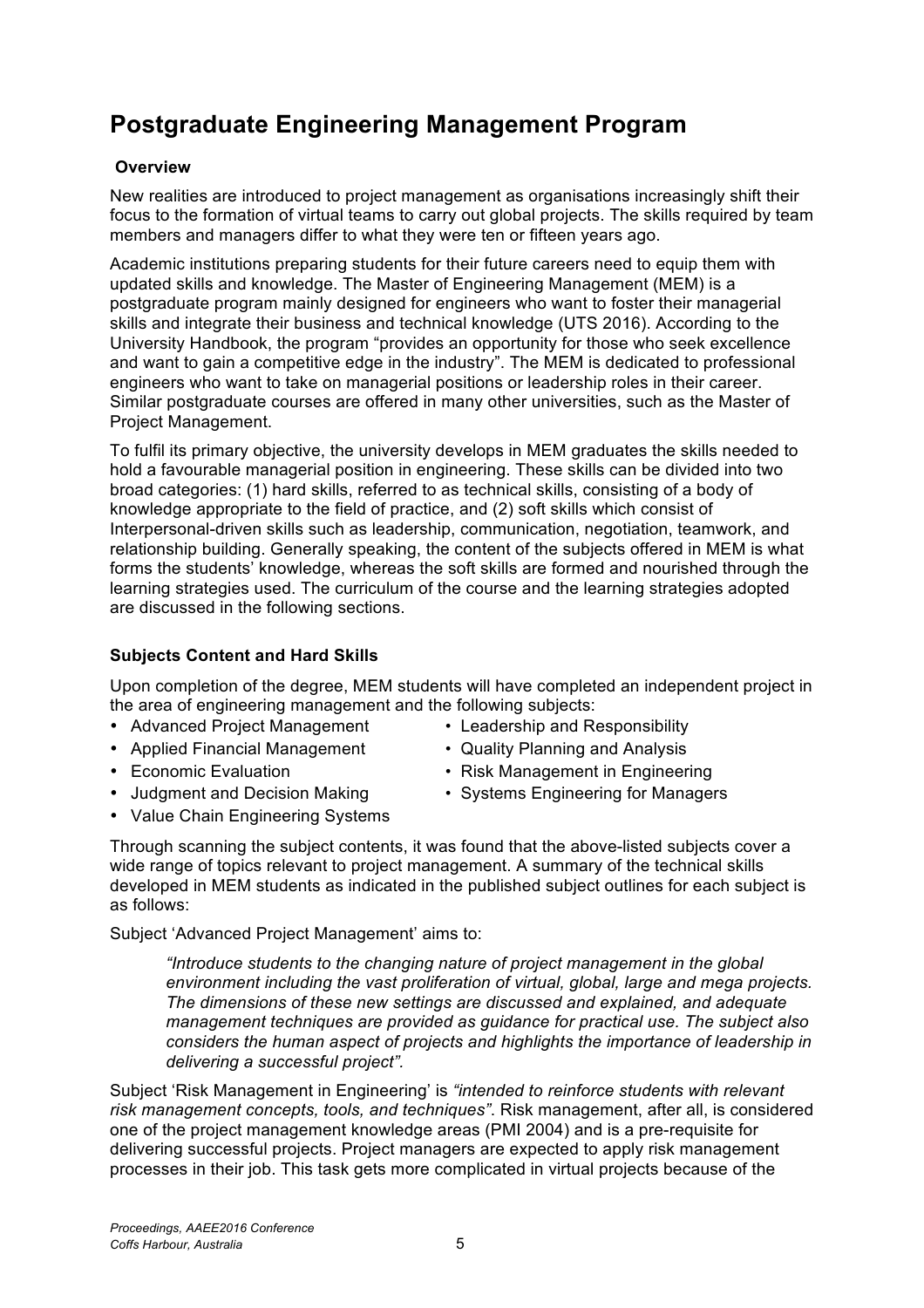inherent challenges in this environment as the literature indicates. Moreover, it has been noted that most of the MEM subjects focus on raising students' awareness of the need to identify and manage uncertainties at all levels.

Quality management is another area of knowledge in the PMBoK (PMI 2014). Management of quality has been proven to be a major success factor for projects across all industries. Recent project management literature has placed quality as a component of a quadruple constraint: time, cost, scope and quality (Kenneth 2014). In the MEM program, the subject 'Quality Planning and Analysis' is offered *"to equip students with various tools and techniques needed for designing, implementing, monitoring, and improving effective quality management systems that are applicable to all industries".*

Subject 'Systems Engineering for Managers' *"introduces students to the importance of systems thinking to engineering management"*. Companies in the twenty-first century are increasingly relying on systems engineering methodologies to deal with the increased complexity of projects and systems (Xue et al. 2014). Further, recent research considered integrating systems engineering with project management. Throughout this subject, "*students acquire the technical skills required for applying systems engineering processes in engineering practice and management, and consequently improving their ability to deal with complexities by deploying appropriate tools and techniques*".

In addition to engineering, a firm grasp of economics and finance is also needed for project managers as it guides most of the decisions they make. This is important as finance is the language of business. MEM students are required to undertake the two following core subjects: 'Economic Evaluation' and "Applied Financial Management". The former "*introduces macro- and microeconomic concepts, issues, and policies needed to conduct a thorough analysis of economic situations, and thus arriving at an informed decision*". The second subject is *"intended to load students with accounting basics, hence enabling them to read, produce and analyse financial statements, which is essential in examining a company's or a project's health"*. In these two subjects, students are exposed to different project costing methods and taught how to use different software for budgeting purposes. Since all decisions involve economic and financial evaluations, project managers must have a background in these areas.

The duties of a project manager largely involve decisional roles. Managers spend much of their time on ad hoc troubleshooting and conflict resolution. Since the human cognitive process is influenced by biases and heuristics that might block rational decisions, 'Judgment and Decision Making' has been designed to *"equip students with decision-making methodologies to increase the efficiency of the evaluation process".* The subject highlights different models and techniques to guide a rational decision-making process at all levels: individual, group, business and strategic.

The content of the MEM subjects were found to offer a rich body of knowledge that can improve the ability of engineers to use relevant project management tools and techniques in various disciplines to get the work done.

### **Learning Strategies and Soft Skills**

Learning strategies employed in academic institutions contribute to the development of students' soft skills as well as influence the transfer of knowledge to students. Except for distance mode studies, the learning activities in the MEM program mainly consist of face-toface lectures and tutorials. This approach supports the practice-oriented learning adopted in the university, with the purpose of preparing students for professional activities. The lectures aim to convey and discuss the body of knowledge while tutorials, provide opportunities to apply what has been learned to various life scenarios. By allowing interaction with fellow students, experienced lecturers and tutors, the tutorials' activities promote the ability of students to appropriately communicate and develop presentation skills among other skills. For example, students in most subjects are required to present in front of an audience.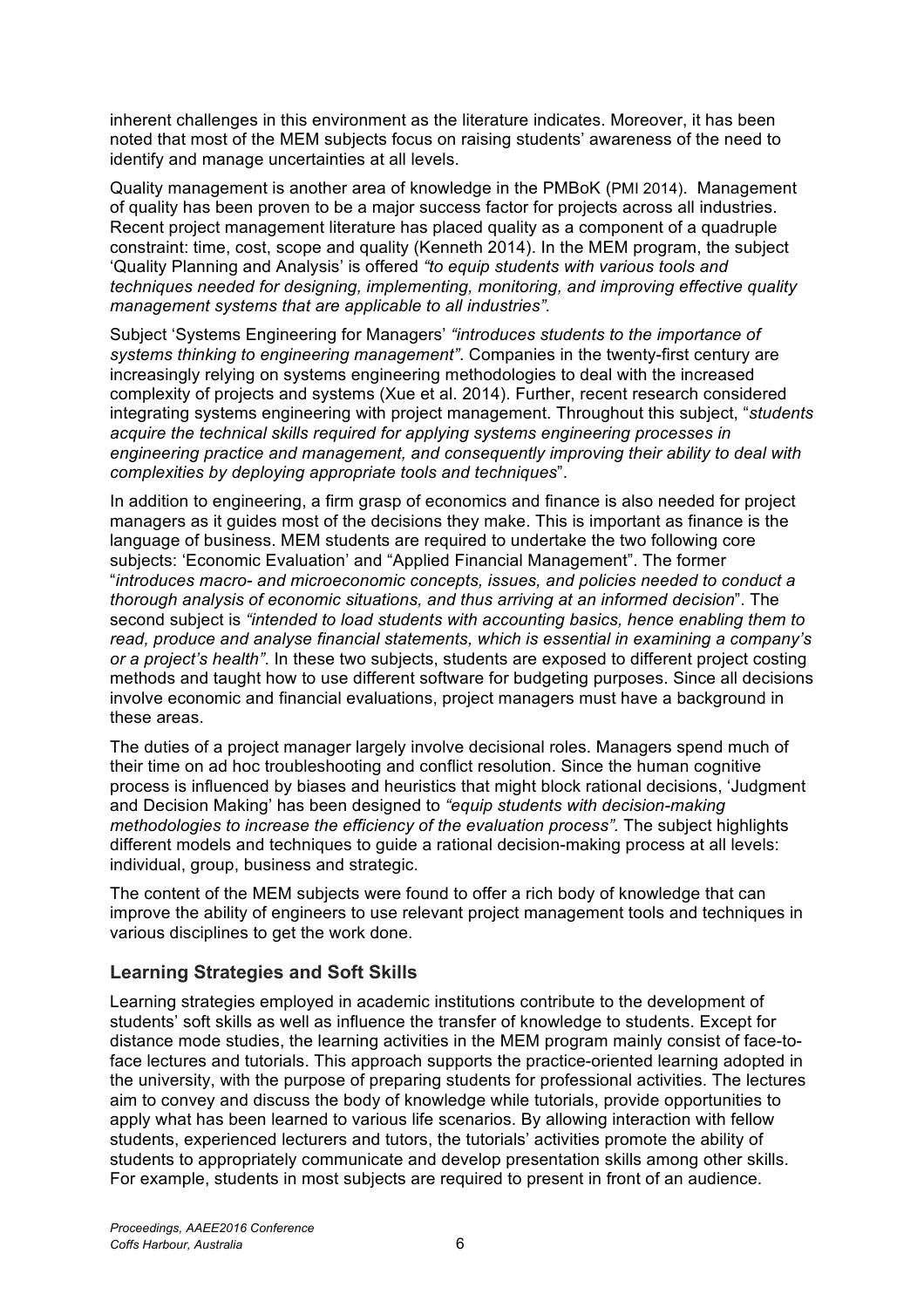Presentation skills have been proven to enable clearer communication and sharing of knowledge (Foulkes 2015) as well as contribute to increased self confidence in various workplace scenarios.

The MEM program emphasises the value of leadership skills. Students are required to undertake the subject 'Leadership and Responsibility' that aims to develop an understanding of various leadership theories. Nevertheless, there is a challenge in developing leadership skills because these cannot be taught or learned merely from books and other learning sources; they are developed through practice in real experiences and human interactions. For this reason, a different learning approach is used in this subject, where learning takes place through a *"set of activities that require engagement, motivation, critical thinking, verbal communication, group participation, perseverance and performance under time pressure"*  (UTS 2016). The activities undertaken include participating in group talks and role plays reflecting real life scenarios, where students practice and experience both leader and follower roles.

In addition, the university adopts a learning approach that helps students improve their relationship building and teamwork abilities. Most subjects require students to engage in working collectively to achieve some tasks. It is worth noting that with the present diversity in the university, the intercultural communication taking place among students strengthens their multicultural skills and awareness. In fact, these have become major success attributes for managers in this changing world.

## **Analysis and Discussion**

Based on the discussion above, the MEM program equips engineers with necessary knowledge, skills, methodologies, techniques, and tools to effectively manage engineering projects across a wide range of industries. The content and references indicated in the subject outlines were found to be up-to-date, encompassing the latest developments and recent theories in the field. Therefore, upon completion of the course, graduates would have acquired updated knowledge and technical skills required for managing the different elements of a given project including stakeholders, scope, time, cost, quality, human resources, communication, risk, procurement, and integration. These are the knowledge areas of project management set by PMI (2014). In addition, students would have also learnt tools and techniques to leadership, problem solving and decision making.

Not only are the technical skills learnt, but students' soft skills are also developed in MEM. These soft skills, include communication, which is of particular importance for virtual projects and is practiced widely across all subjects of the MEM program. For example, topics of, 'Stakeholders' and 'Communication', are covered in 'Advanced Project Management' where students are exposed to strategies for establishing and controlling effective management plans for both areas. Moreover, almost all subjects were found to focus on the need for identifying, prioritising, and addressing stakeholders' needs for success to be achieved. Most organisational theorists agree that "successful businesses must consider and create value for their many stakeholders" (Luhman and Cunliffe 2013). The subjects' assignments are designed to ensure that student's clear and concise writing and presentation skills are developed, which is highly desired in virtual settings given the high probability of misinterpretation of messages. And as discussed earlier, many learning activities are undertaken in the subjects, with the goal of improving students' verbal communication through discussions, role plays, presentations, and teamwork activities. Moreover, UTS is putting additional efforts to ensure proper development of students' communication skills; HELPS (Higher Education Language and Presentation Support) is a department in UTS that offers free services for students to enhance their presentation, writing and speaking skills.

It is established that communication in virtual projects mainly requires the ability to effectively use information technology for various purposes. And since the university is increasingly utilising technology in its learning approaches, this ability is enhanced in the MEM program.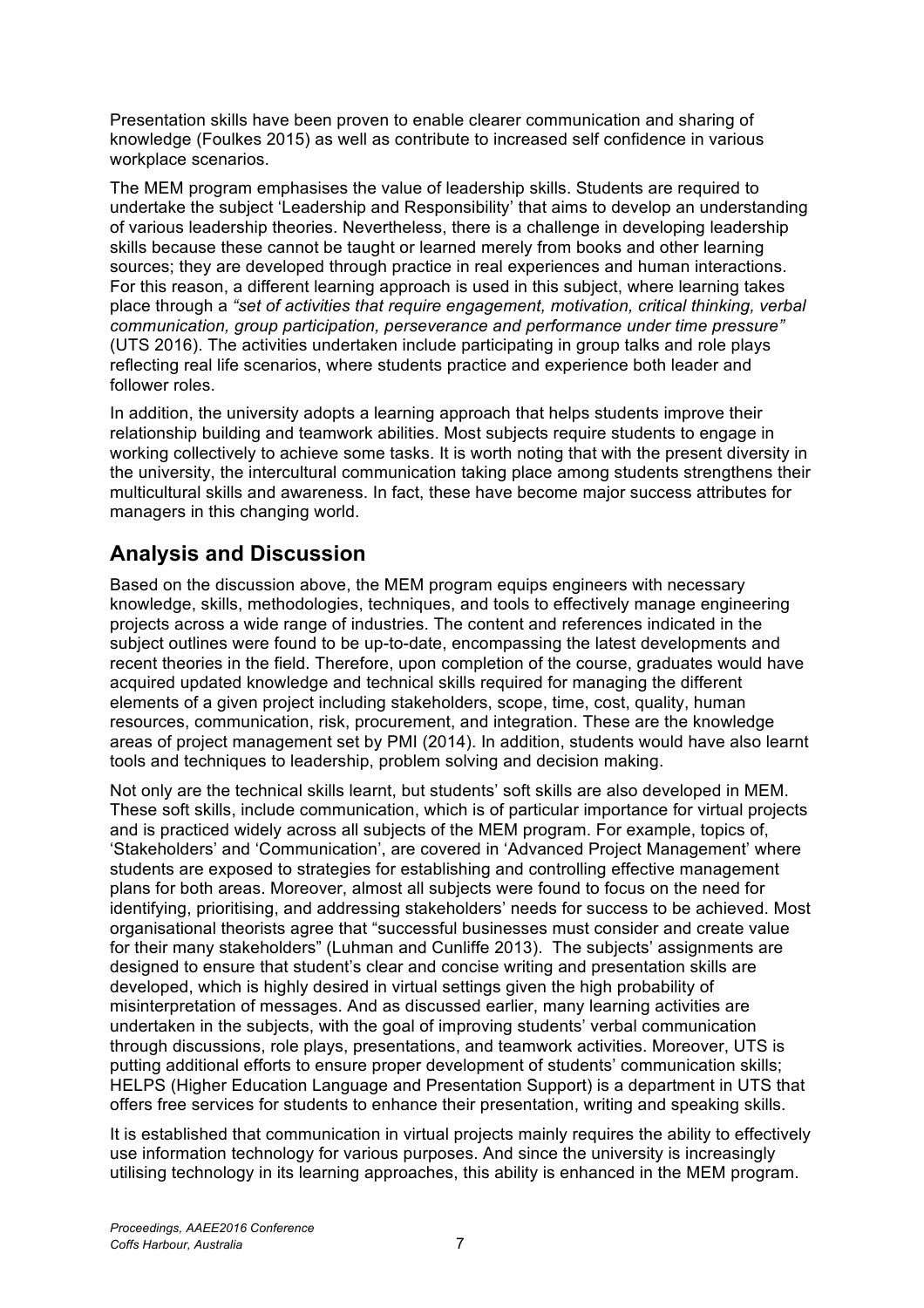Students are heavily exposed to the 'online' world, and learning strategies in the university require the use of various online means to share and exchange information. Some subjects use social media to promote collaborative learning. Such an approach improves student's proficiency to efficiently use the 'online' world. When working in groups, students usually use various online tools and groupware such as Google Drive, Skype, and Blackboard, to communicate among themselves and collaborate to accomplish a task. This reflects the working environment of virtual teams. The subject called 'Managing Information Technology in Engineering' may be undertaken by MEM students as an elective. It aims to develop student ability to use information technologies effectively and productively when working in a team environment. This subject is delivered electronically, with no face-to-face meetings, thus providing students the opportunity to experience the virtual setting.

Human resource is another critical and sensitive area in virtual projects. Project managers need strong leadership skills to make effective use of people in virtual teams, as members do not feel involved in the project development. It is the duty of the project manager to motivate the project team and ensure full engagement. As the lack of involvement poses potential risks on integration management, it can seriously harm the progress of any project. According to a number of studies, "user involvement" is among the top three project success factors (Brown and Hyer 2010; Hallman 2011; Manifesto 2013). The development of leadership skills in students is one of the major objectives of the MEM program. The university recognises that building such skills through traditional learning is out-dated. Hence different strategies are used where students are provided with the opportunity to experience leadership and stewardship roles through a set of collaborative activities. Due to the culturally diverse setting of the MEM cohorts, engineers can develop their multicultural awareness has become an extremely important attribute for project managers, especially in the case of global virtual projects. In the twenty-first century, multicultural competency has become a pre-requisite for effective leadership.

# **Conclusion**

This research investigates whether the skills required for participating in virtual teams are gained through project management graduate programs. This paper presents preliminary findings that will form part of more comprehensive research currently being designed to answer this question in a more rigorous and scholarly manner. The design and findings of that research will form the basis of another research paper.

When put to the test, the MEM program in one Australian university was found to recognise the changing nature of project management. The program adopted adequate learning strategies that provide students with the opportunity to develop the skills required to overcome the communication, technology and leadership issues arising from working in virtual teams. The drawback of this study is that the extent to which these skills are being developed and strengthened could not be quantitatively measured, as knowledge and selfdevelopment is highly dependent on students' approach to learning.

Another important issue that the research has highlighted is the importance of adopting innovative learning strategies in universities in order to develop successful learning outcomes for individuals. Based on the discussion, an up-to-date curriculum alone is not sufficient for developing all the skills needed to excel in project management, especially the soft skills that can only be developed through the practice-based learning strategies. Soft skills are no less essential than hard skills, particularly when working in virtual environments. In his study, Krahn (2006) has noticed that the most important competencies for project managers are people skills, leadership, listening, integrity, strong at building teams and trust, verbal communication and conflict management, all of which are swirling around the individual's soft or personality-driven skills.

It is to be noted that this study was carried out only on the project management program in one Australian university, as a snap shot, with the intention of recognising and improving the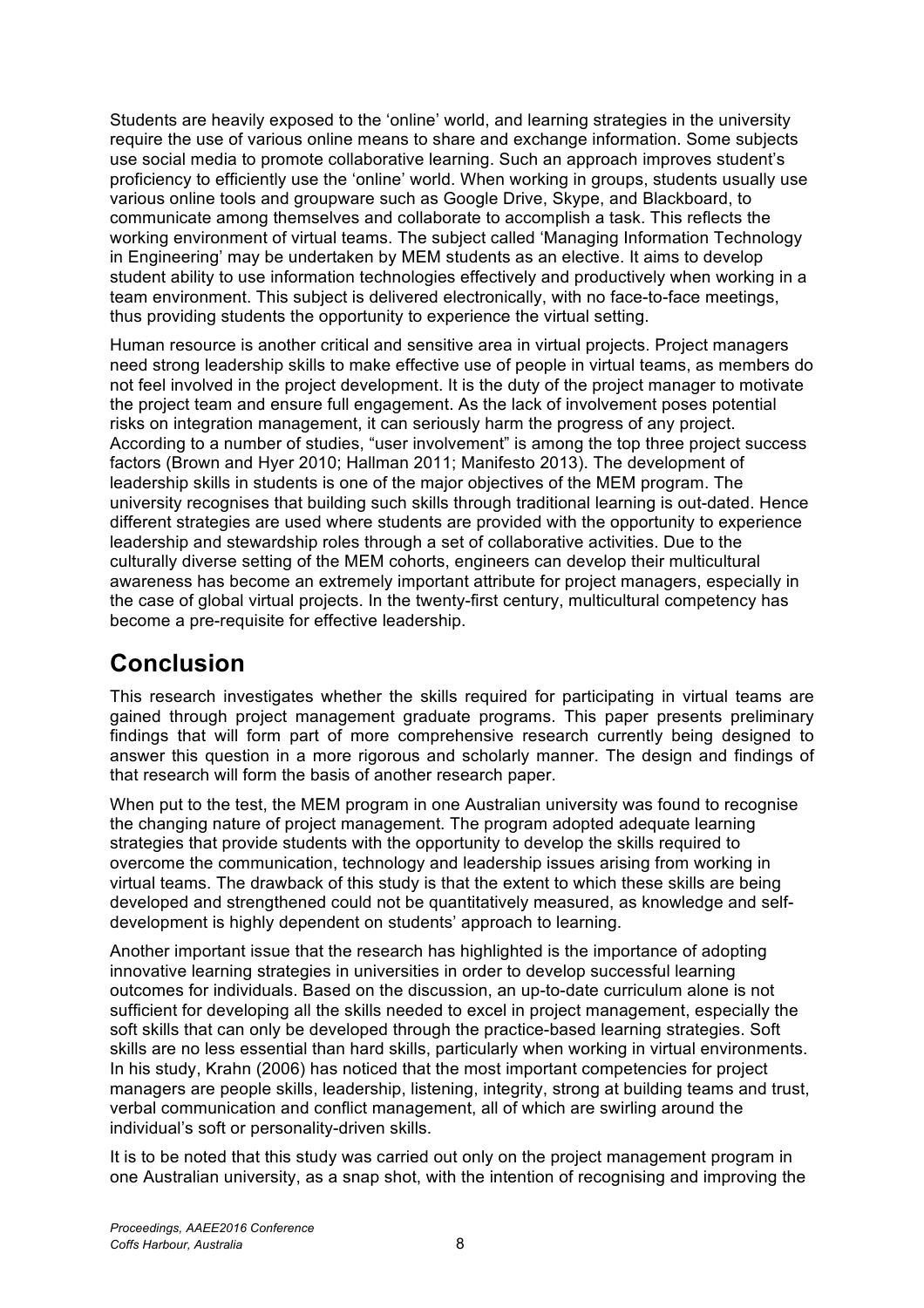soft skills in engineering education on a broader scale. Therefore, this research raises questions for further rigorous and scholarly investigations into this program and other similar academic programs in other Australian universities.

## **References**

Brown, K.A. & Hyer, N.L. 2010, *Managing projects: a team-based approach*, McGraw-Hill, Irwin. Buxbaum, P. 2001, 'Making alliances work', *Computerworld*, vol. 35, no. 30, pp. 30-1.

- Chen, C. & Messner, J. 2010, 'A Recommended Practices System for a Global Virtual Engineering Team', *Architectural Engineering and Design Management*, vol. 6, no. 3, pp. 207-21.
- Donker, H. & Blumberg, M. 2008, 'Collaborative process management and virtual teams', *Proceedings of the 2008 international workshop on Cooperative and human aspects of software engineering*, no. 21, pp. 41-3.
- Drouin, N., Bourgault, M. & Gervais, C. 2010, 'Effects of organizational support on components of virtual project teams', *International Journal of Managing Projects in Business*, vol. 3, no. 4, pp. 625- 41.

Ebrahim, N.A., Ahmed, S. & Taha, Z. 2009, 'Virtual Teams: A Literature Review', *Australian Journal of Basic and Applied Sciences*, vol. 3, no. 3, pp. 2653-69.

El-Sofany, H., Alwadani, H. & Alwadani, A. 2014, 'Managing Virtual Team Work in IT Projects: Survey', *International Journal of Advanced Corporate Learning*, vol. 7, no. 4, pp. 28-33.

- Foulkes, M. 2015, 'Presentation skills for nurses', *Nursing Standard*, vol. 29, no. 25, p. 52(7).
- Fuller, M., Valacich, J. & George, J. 2010, *Information systems project management: A process and team approach*, Prentice Hall Press, Upper Saddle River, NJ, USA.

Grimshaw, D.J. & Kwok, F.S. 1998, 'The business benefits of the virtual organization', *The virtual workplace*, pp. 45-70.

Hallman, B. 2011, *10 Key Success Factors For Application Implementation Projects*, PM times, viewed 15 May 2016, <https://www.projecttimes.com/articles/10-key-success-factors-forapplication-implementation-projects.html>.

Hertel, G., Geister, S. & Konradt, U. 2005, 'Managing virtual teams: A review of current empirical research', *Human Resource Management Review*, vol. 15, pp. 69-95.

Huemann, M. 2010, 'Considering Human Resource Management when developing a project-oriented company: Case study of a telecommunication company', *International Journal of Project Management*, vol. 28, no. 4, pp. 361-9.

Johnston, K.A. & Rosin, K. 2011, 'Global Virtual Teams: How to Manage Them', *International Conference on Computer and Management*, pp. 1-4.

Kayworth, T. & Leidner, D. 2000, 'The Global Virtual Manager: A Prescription for Success', *European Management Journal*, vol. 18, no. 2, pp. 183-94.

Kleinsmann, M., Buijs, J. & Valkenburg, R. 2010, 'Understanding the complexity of knowledge integration in collaborative new product development teams: A case study', *Journal of Engineering and Technology Management*, vol. 27, no. 1, pp. 20-32.

Krahn, J. 2006, 'Effective Project Leadership: A Combination of Project Manager Skills and Competencies in Context', *PMI Research Conference*.

Kumar, S. & Snavely, T. 2004, 'Outsourcing and strategic alliances for product development: a case of Banta Digital Group', *Technovation*, vol. 24, no. 12, pp. 1001-10.

Kuruppuarachchi, P. 2006, 'Managing virtual project teams: how to maximize performance', *Handbook of Business Strategy*, vol. 7, no. 1, pp. 71-8.

Luhman, J.T. & Cunliffe, A.L. 2013, 'Stakeholder Theory', *Key Concepts in Organizational Theory*, SAGE, London, California, pp. 153-8.

Malhotra, A., Majchrzak, A. & Rosen, B. 2007, 'Leading Virtual Teams', *The Academy of Management Perspectives*, vol. 21, no. 1, pp. 60-9.

Manifesto, C. 2013, *Think Big, Act Small*, The Standish Group International Inc

Maznevski, M.L. & Chudoba, K.M. 2000, 'Bridging Space Over Time: Global Virtual Team Dynamics and Effectiveness', *Organization science*, vol. 11, no. 5, pp. 473-92.

Mcdonough, E.F., Kahnb, K.B. & Barczaka, G. 2001, 'An investigation of the use of global, virtual, and colocated new product development teams', *Journal of Product Innovation Management* vol. 18, no. 2, pp. 110-20.

Mukherjee, D., Lahiri, S. & Billing, T.K. 2012, 'Leading virtual teams: how do social, cognitive, and behavioral capabilities matter?', *Management Decision*, vol. 50, no. 2, pp. 273-90.

Kenneth, R. 2014, *Project quality management: why, what and how*, Ross Publishing, Plantation, Florida.